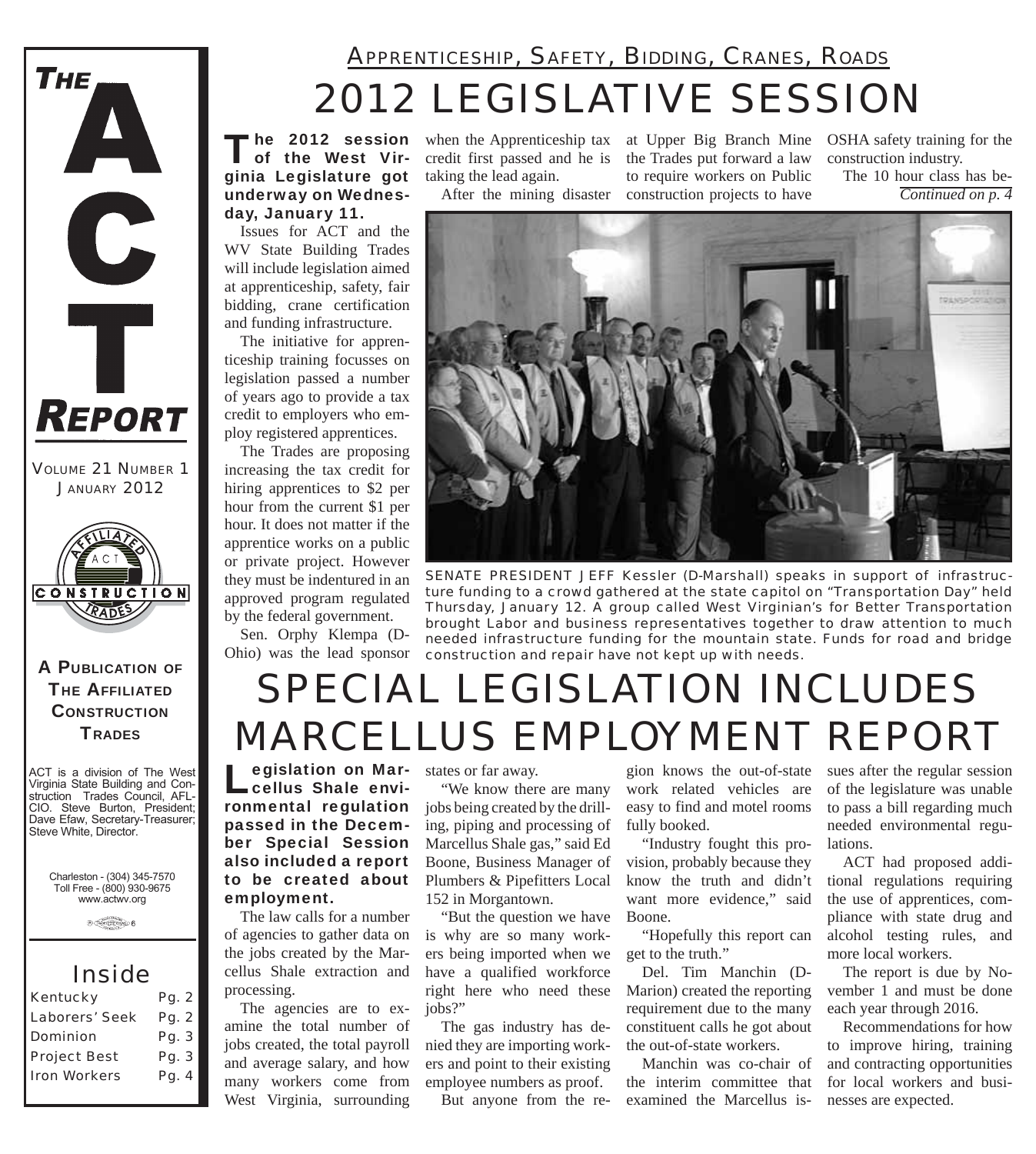### *WEST VIRGINIA WAITS FOR SURVEY RESULTS*

# *KENTUCKY BUILDING TRADES PREPARE FOR DAVIS-BACON FEDERAL WAGE SURVEY*

Members of the **Members** ing and Construction Trades Council attended workshops in three locations on how to participate in a new federal Davis-Bacon wage survey.

The workshops were held in Ashland, Central City and Louisville during the week of January 9.

US DOL representatives were on hand as well as George Jones of the Building and Construction Trades Department of the AFL-CIO.

Kentucky participated in a federal wage survey in 2007 but because of numerous data problems revealed when it was published in 2010 the state is undergoing a new survey in 2012 for both Heavy and Building construction.

West Virginia went through tended the events. the data collection portion of the survey which concluded almost two years ago.

The data is still being analyzed and the results have yet to be published.

The Davis-Bacon law makes sure federal government construction projects do not drive down area wages for workers by determining what wage rates prevail in each county.

The concept is often referred to as the Prevailing Wage law.

All federal projects valued at more than \$2,000 must pay construction workers at least the Davis-Bacon or prevailing wage rate.

According to Larry Roberts, Executive Director of the Kentucky Building Trades, approximately 140 people at-

"The Kentucky Building Trades and Larry Roberts put together a very informa-

tive workshop," said Steve Burton, Business Manager of the Tri-State Building Trades Council.

According to Burton the US DOL will be conducting similar wage surveys in Ohio later this year.



*MEMBERS OF THE Tri-State Building Trades attend a workshop put together by the Kentucky State Building Trades Council on how to comply with a new federal wage survey for Kentucky.*

## *WEST VIRGINIA CONSTRUCTION LABORERS' OFFER APPRENTICESHIP OPPORTUNITIES*

**The West Virgin-<br>Lia Construction** Construction Craft Laborers' Joint Apprenticeship and Training Committee accept applications year round.

Those interested can apply at any WorkForce WV Employment Services Office on the third Friday of each month.

Applicants must be at least 18 years old, have a high school diploma or GED, a valid driver's license and must be physically able to

perform the work of the trade. Applicants will be given a test administered by the WV Job Service office and if they pass may be interviewed.

A substance abuse test will be required at some point in the process.

Documents such as a copy of a birth certificate, a valid driver's license, transcripts of grades and proof of a high school degree or GED will be requested at a later date.

The apprenticeship program consists of a combination of on-the-job training and hands-on classroom training.

The WV Laborers' Training Center in Mineral Wells provides 408 hours of classroom and hands-on training free of charge including meals and lodging.

Apprentices will also learn on the job in their home areas while earning a paycheck, for a total of 4000 hours, approximately two years.

Upon completion of the program apprentices will have earned Journeyman status and receive a certificate from the U.S. Department of

Labor.

The areas of training provide a wide variety of skills to ensure highly productive workers will have successful careers.

Topics include pipelaying, mason tending, instrument reading, environmental remediation and much more.

The recruitment, selection, employment and training of apprentices shall be without discrimination because of race, color, religion, national origin or sex.

For more information visit

their web site www.wvccl. org or to receive a free brochure send a self-addressed stamped envelope to: West Virginia Laborers' Training Center, P.O. Box 6, Mineral Wells, WV 26150.

#### **ACT Report Address Corrections Wanted**

Call: 1-800-930-9675 Email: stevewhite@actwv.org or mail to: ACT 600 Leon Sullivan Way Charleston, WV 25301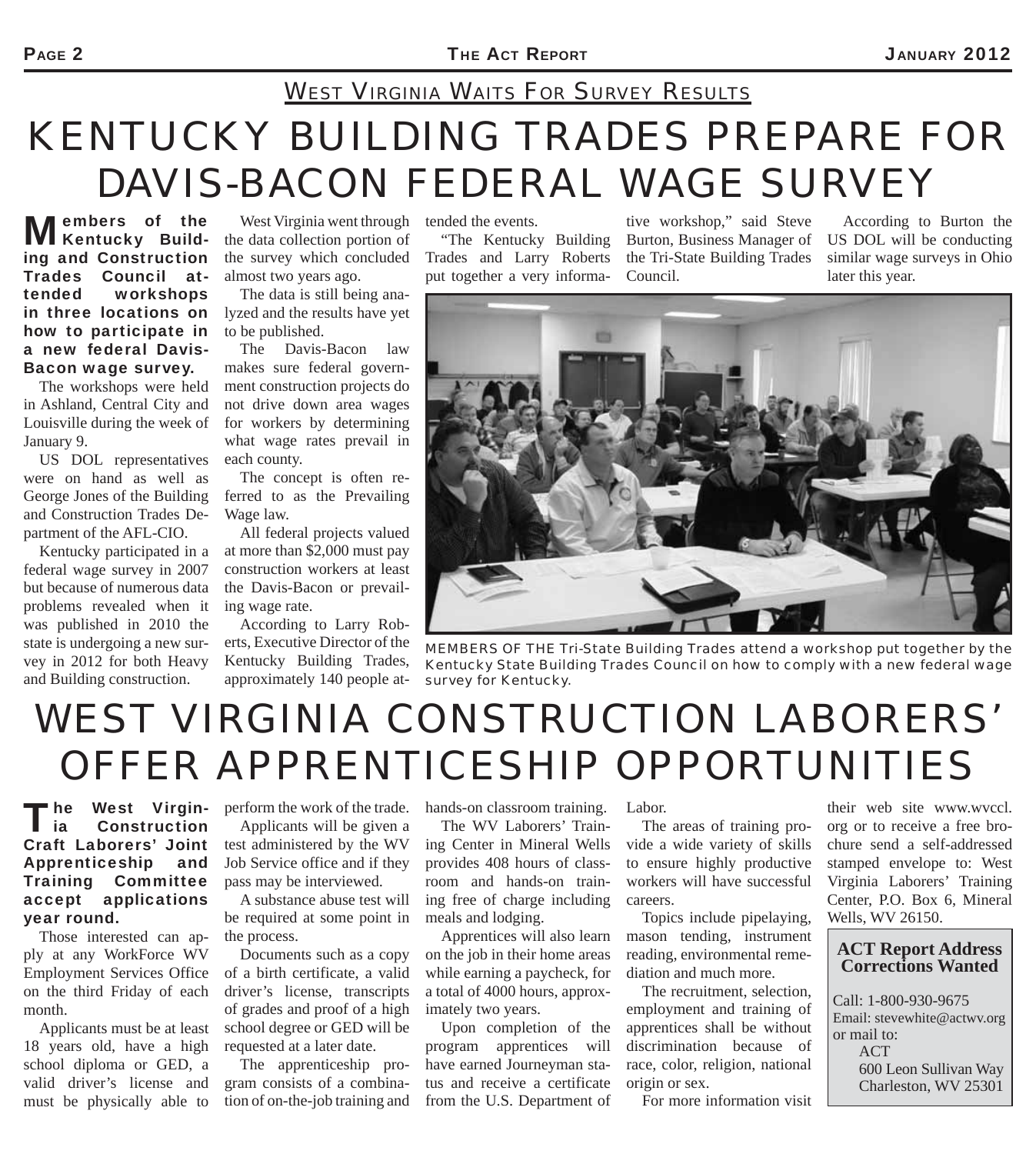#### JANUARY 2012 **PAGE 3**

### *DOMINION TO SHIP LOCAL GAS TO CHINA*

**Lacker School**<br> **Lacker School**<br>
soon be traveling gas may traveling overseas to countries where the United States does not have free-trade agreements (FTA's) – like China – thanks to Dominion Resources.

Dominion announced its plan to ship liquefied natural gas (LNG) overseas in early September 2011. The company made its first application with the U.S. Department of Energy, seeking authorization to ship LNG to countries with which the United States maintains an FTA. This application was approved in early October last year.

At about that same time, Dominion filed a second application, requesting to ship LNG to countries that do not have an FTA with the United States. This application is still pending.

Dominion's application to non-FTA countries seeks to export up to 1 billion cubic feet of natural gas daily by late 2016, from its Cove Point terminal in Maryland.

The company is seeking approval to export LNG because they say the natural gas supply is exceeding demand. But Dominion also sees that natural gas is selling overseas for much more than here at home.

The move has made some

ask if Dominion has disregarded any consideration of how to make more use of the resource in the United States.

"Dominion is simply after a quick buck," said Steve White, ACT Director. "We cannot depend on them to consider our national interests, let alone, our local interests."

Dominion and other energy companies have campaigned for drilling all over the country by saying it will reduce energy dependence on foreign nations.

Dominion's motive may be quick profits rather than contributing to America's energy independence.

"You have to wonder if the

company is only considering the short-term benefits of exporting LNG, which means bigger profits, and not the long-term interests of the entire country," said White.

"Natural gas can be used right here at home. It's counterproductive to export it, especially to a country like China that competes against America in the global market."

China and other countries have already hurt American manufacturing by paying their workers substandard wages to work in dangerous conditions.

According to the Wall Street Journal, because natural gas prices are low right now, for the first time in almost 10 years, steel companies and plastics makers are building facilities in the U.S., taking advantage of the situation to better compete globally.

 "It may help Dominion's bottom line, but it hurts America by selling our own much-needed energy resources to our competitors," said White.

If the natural gas being produced locally from the Marcellus Shale is used domestically American companies will have a competitive advantage to compete. The huge resource discoveries could prove to be the engine that helps grow the country's struggling economy.

White commented that Dominion may claim it wants to create jobs, but would those jobs be here in the US – or in China?

*PROJECT BEST BREAKFAST*



*More than 400 attended the Project BEST Breakfast event in Wheeling. The annual breakfast has become a major area event highlighting the positive contributions made by the construction industry through a cooperative approach by both Labor and Management.*

*A number of awards were presented for successful projects in the region. Project BEST is the Labor-Management group servicing the Northern Panhandle of West Virginia and the Upper Ohio Valley.* 

*The Co-Chairs of Project BEST are Orphy Klempa, a Representative for the Mid-Atlantic Regional Council of Carpenters and a State Senator and Tom Cerra, Executive Director of the Ohio Valley Construction Employers Council.* 

*Governor Earl Ray Tomblin and numerous other political and business representatives attended.*

**Visit** www.jobs<br>forlocal workers.com

to support local jobs for local workers and sign the **Marcellus Principles.** 



The Principles urge businesses to employ workers from the community to fill all industry jobs.